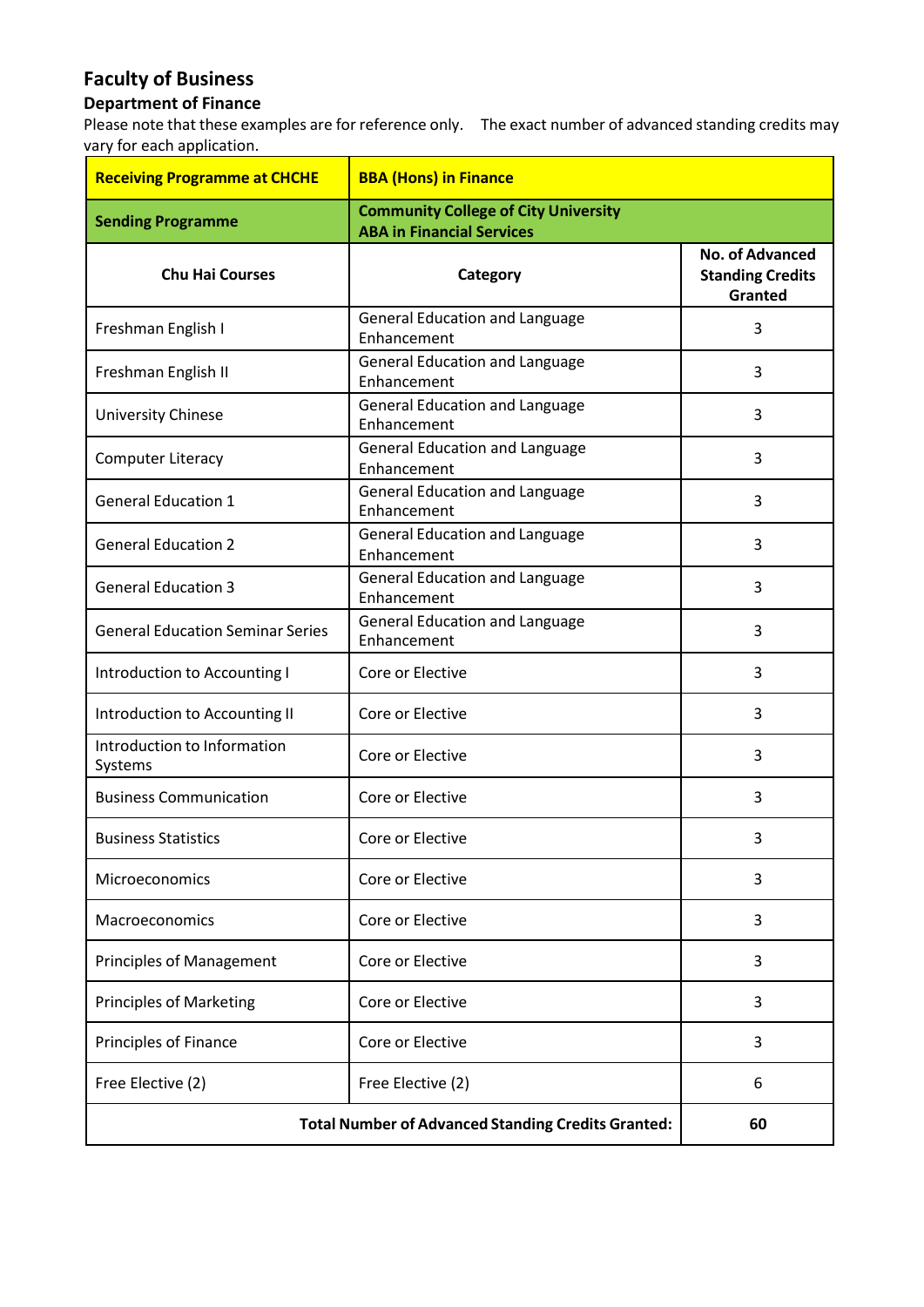| <b>Receiving Programme at CHCHE</b>                       | <b>BBA (Hons) in Finance</b>                                                               |                                                              |
|-----------------------------------------------------------|--------------------------------------------------------------------------------------------|--------------------------------------------------------------|
| <b>Sending Programme</b>                                  | <b>PolyU Hong Kong Community College</b><br><b>Associate of Business Studies (Finance)</b> |                                                              |
| <b>Chu Hai College Courses</b>                            | Category                                                                                   | <b>No. of Advanced</b><br><b>Standing Credits</b><br>Granted |
| Freshman English I                                        | <b>General Education and Language</b><br>Enhancement                                       | 3                                                            |
| Freshman English II                                       | <b>General Education and Language</b><br>Enhancement                                       | 3                                                            |
| <b>University Chinese</b>                                 | <b>General Education and Language</b><br>Enhancement                                       | 3                                                            |
| <b>Computer Literacy</b>                                  | <b>General Education and Language</b><br>Enhancement                                       | 3                                                            |
| <b>General Education 1</b>                                | <b>General Education and Language</b><br>Enhancement                                       | 3                                                            |
| <b>General Education 2</b>                                | <b>General Education and Language</b><br>Enhancement                                       | 3                                                            |
| <b>General Education 3</b>                                | <b>General Education and Language</b><br>Enhancement                                       | 3                                                            |
| <b>General Education Seminar</b><br><b>Series</b>         | <b>General Education and Language</b><br>Enhancement                                       | 3                                                            |
| Introduction to Accounting I                              | Core or Elective                                                                           | 3                                                            |
| Introduction to Accounting II                             | Core or Elective                                                                           | 3                                                            |
| Introduction to Information<br>Systems                    | Core or Elective                                                                           | 3                                                            |
| <b>Business Communication</b>                             | Core or Elective                                                                           | 3                                                            |
| <b>Business Statistics</b>                                | Core or Elective                                                                           | 3                                                            |
| Microeconomics                                            | Core or Elective                                                                           | 3                                                            |
| Macroeconomics                                            | Core or Elective                                                                           | 3                                                            |
| <b>Principles of Management</b>                           | Core or Elective                                                                           | 3                                                            |
| <b>Principles of Marketing</b>                            | Core or Elective                                                                           | 3                                                            |
| Principles of Finance                                     | Core or Elective                                                                           | 3                                                            |
| Free Elective (2)                                         | Free Elective (2)                                                                          | 6                                                            |
| <b>Total Number of Advanced Standing Credits Granted:</b> |                                                                                            | 60                                                           |